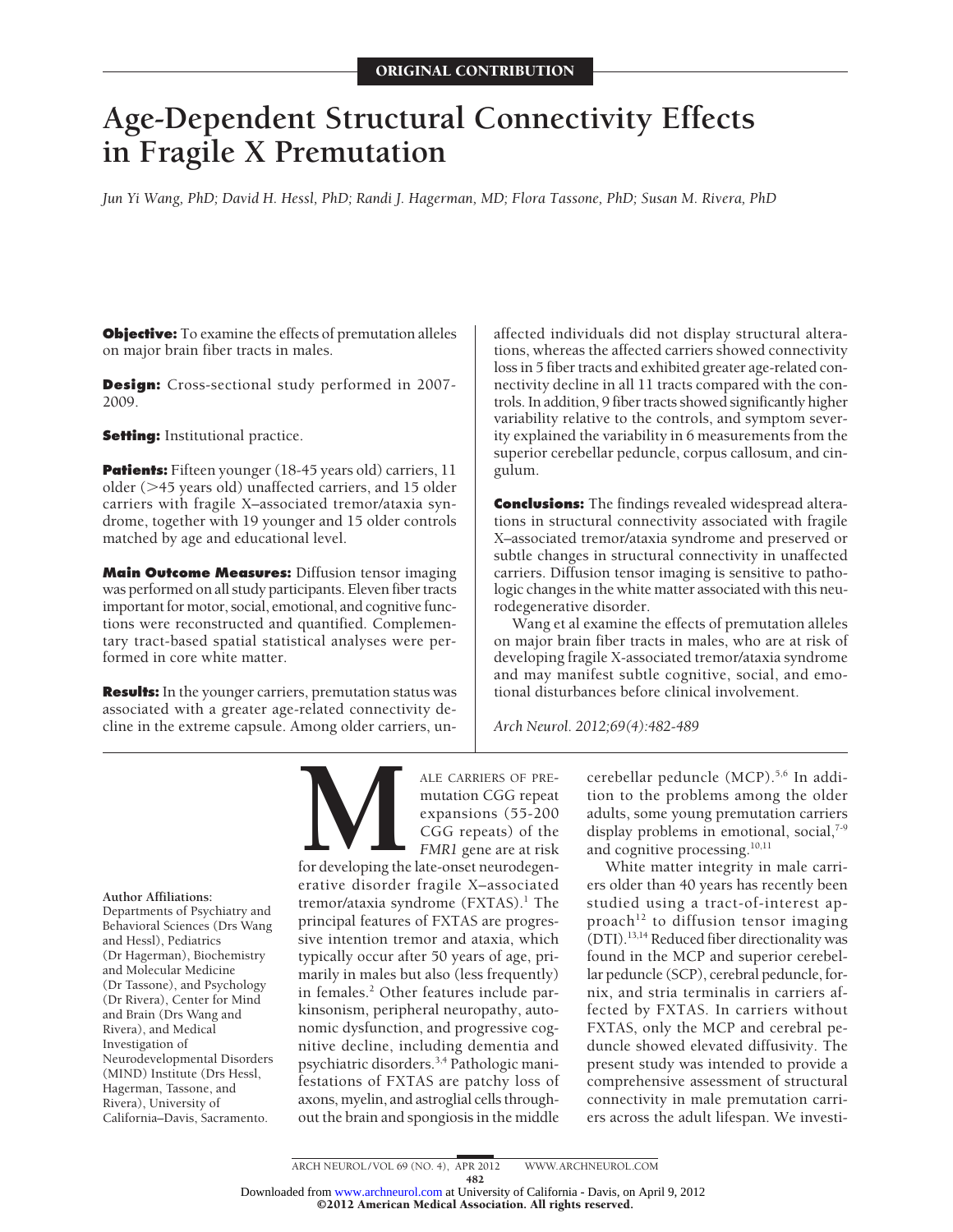| <b>Characteristic</b>                      | Mean (SD) [Range]                           |                                           |                                              |                                                          |                                           |  |  |  |
|--------------------------------------------|---------------------------------------------|-------------------------------------------|----------------------------------------------|----------------------------------------------------------|-------------------------------------------|--|--|--|
|                                            | <b>Younger Groups</b>                       |                                           | <b>Older Groups</b>                          |                                                          |                                           |  |  |  |
|                                            | Carriers ( $n = 15$ )                       | Controls $(n = 19)$                       | <b>FXTAS Positive</b><br>$(n = 15)$          | <b>FXTAS Negative</b><br>$(n = 11)$                      | Controls $(n = 15)$                       |  |  |  |
| Age, y                                     | 32.9 (8.1) [20-42]                          | 28.8 (6.9) [18-42]                        | 60.7 (7.7) [50-79]                           | 60.1 (10.6) [47-76]                                      | $62.3(8.1)[52-81]$                        |  |  |  |
| Educational level, y<br><b>FXTAS</b> stage | $15.7(3.2)[8-21]$                           | $14.8(3.9)$ [5-20]                        | 14.1 (1.9) [12-18]<br>$3.1(0.7)[2-4]$        | 15.8 (3.0) [12-20]<br>$0.4(0.5)[0-1]$                    | $15.0(3.7)[6-20]$                         |  |  |  |
| <b>FMR1 CGG length</b><br>FMR1 mRNA level  | 95.0 (28.9) [55-157]<br>$3.1(1.2)[2.2-6.4]$ | 28.3 (3.3) [19-31]<br>$1.5(0.3)[1.0-1.9]$ | 102.2 (27.1) [62-154]<br>$3.2(0.9)[2.0-5.6]$ | 80.5 (17.2) [59-113] <sup>a</sup><br>$2.5(0.8)[1.4-4.2]$ | 28.2 (5.8) [19-42]<br>$1.5(0.2)[1.0-2.0]$ |  |  |  |

Abbreviations: FXTAS, fragile X–associated tremor/ataxia syndrome; mRNA, messenger RNA.

aCompared with the FXTAS-positive group, *t* = −2.3, *P* = .03.

gated whether 11 fiber tracts that were reconstructed using DTI tractography<sup>15,16</sup> showed abnormal aging in carriers in a cross-sectional design. To complement the structural connectivity analysis that provides the mean values in a fiber tract, a voxel-based analysis was conducted to search for localized changes.

### METHODS

## **RESEARCH PARTICIPANTS**

We recruited 75 research participants primarily through their family relationships with children affected by fragile X syndrome, and controls were unaffected family members or were recruited from the local community. We identified premutation alleles using *FMR1* DNA testing<sup>17-19</sup> and assessed symptoms and stage of FXTAS using detailed neurologic examination.3,20 To detect early signs of FXTAS, we analyzed the younger and older participants separately using an age of 45 years as the cutoff to ensure that the carriers in the younger group were mostly free of FXTAS symptoms. Fifteen younger premutation carriers and 19 younger controls formed 2 younger groups. Fifteen premutation carriers with FXTAS, 11 older carriers without FXTAS, and 15 older controls formed 3 older groups (**Table 1**). Within both the younger and older groups, participants were matched for age and years of education. For the FXTAS group, FXTAS stage ranged from 2 to 4 (minor to severe tremor and/or balance problems). The appearance of white matter lesions on T2 and fluid-attenuated inversion recovery (FLAIR) images was examined by one of us (R.J.H.). Most carriers (11-14) with FXTAS had lesions in the MCP, insula, frontal lobes, and corpus callosum. Some (6-8) had lesions in the temporal lobe. In contrast, although many older carriers without FXTAS had lesions visible in the insula, frontal lobes, and temporal lobes (4-7), only a few (1-2) had lesions in the MCP and corpus callosum.

## **STANDARD PROTOCOL APPROVALS, REGISTRATIONS, AND PATIENT CONSENTS**

All participants signed informed consent forms according to the institutional review boards at the University of California– Davis Medical Center.

## **NEUROIMAGE ACQUISITION**

Neuroimaging was performed on a Trio 3T magnetic resonance imaging scanner with an 8-channel head coil (Siemens Medical Solutions). Diffusion tensor images with 30 gradient directions were obtained using a single-shot diffusionweighted EPI sequence in 72 axial sections of 1.9-mm thickness (no gap) with a 243-mm field of vision and a  $128 \times 128$ matrix. The diffusion sensitizing gradients were applied at a *b*-value of 700 s/mm2 . Five additional images with minimum diffusion weighting were also obtained.

#### **IMAGE PROCESSING**

We used the software package FSL (www.fmrib.ox.ac.uk/fsl/, University of Oxford) for correcting eddy current and motion in DTI and skull-stripping<sup>21</sup> and conducted DTI tractography using DTI Studio (cmrm.med.jhmi.edu; Johns Hopkins Medical Institute). Fiber tracking adopted a multiple regions-ofinterest (ROIs) approach for achieving higher interrater reliability.<sup>15</sup> We set the fractional anisotropy (FA) threshold to  $0.18$ and the angle threshold to 70° for fiber tracking to ensure the successful reconstruction of the uncinate fasciculus, a small curved fiber tract. We determined ROI placement based on anatomical location and functional division of the fiber tracts<sup>22-26</sup> and by referencing published methods where available.  $^{27\cdot 30}$ 

We reconstructed 11 fiber tracts from 4 categories: (1) motor fiber tracts—cerebral peduncular fibers and cerebellar peduncles; (2) limbic tracts—extreme capsule fibers, cingulum, fornix, and angular bundle; (3) association fibers—arcuate fasciculus, uncinate fasciculus, inferior longitudinal fasciculus, and inferior fronto-occipital fasciculus; and (4) callosal fibers corpus callosum (**Figure 1**). Only the fornix body was reconstructed because the body provides measurements with high interrater and test-retest reliability compared with the crus.<sup>31</sup> The arcuate fasciculus was tracked separately into anterior, posterior, and direct fiber regions.30 It was possible to reconstruct the left direct arcuate (for which there were no missing data) and the right anterior arcuate (for which data were missing from 1 participant); the remaining 4 regions, however, could only be reconstructed from some of the participants (63-69 of 75) because of the high individual variability.32 For this reason, these 4 fiber regions were replaced by left and right "arcuate complex," a combination of the 3 fiber regions at each hemisphere. See the eAppendix (available at http://mindbrain.ucdavis .edu/people/jyiwang) for detailed fiber tracking methods.

A total of 38 fiber regions were reconstructed and quantified using FA for fiber directionality, mean diffusivity (MD) for packing density, mean length, and tract volume. To normalize the tract volume, total cranial volume was estimated from the T1-weighted MPRAGE images using the SIENAX function<sup>33</sup> from FSL. For measurements from each fiber region, interrater reliabilities were tested by 2 raters and were above 0.9. Fiber tracking was performed with the rater masked to the status of the participants.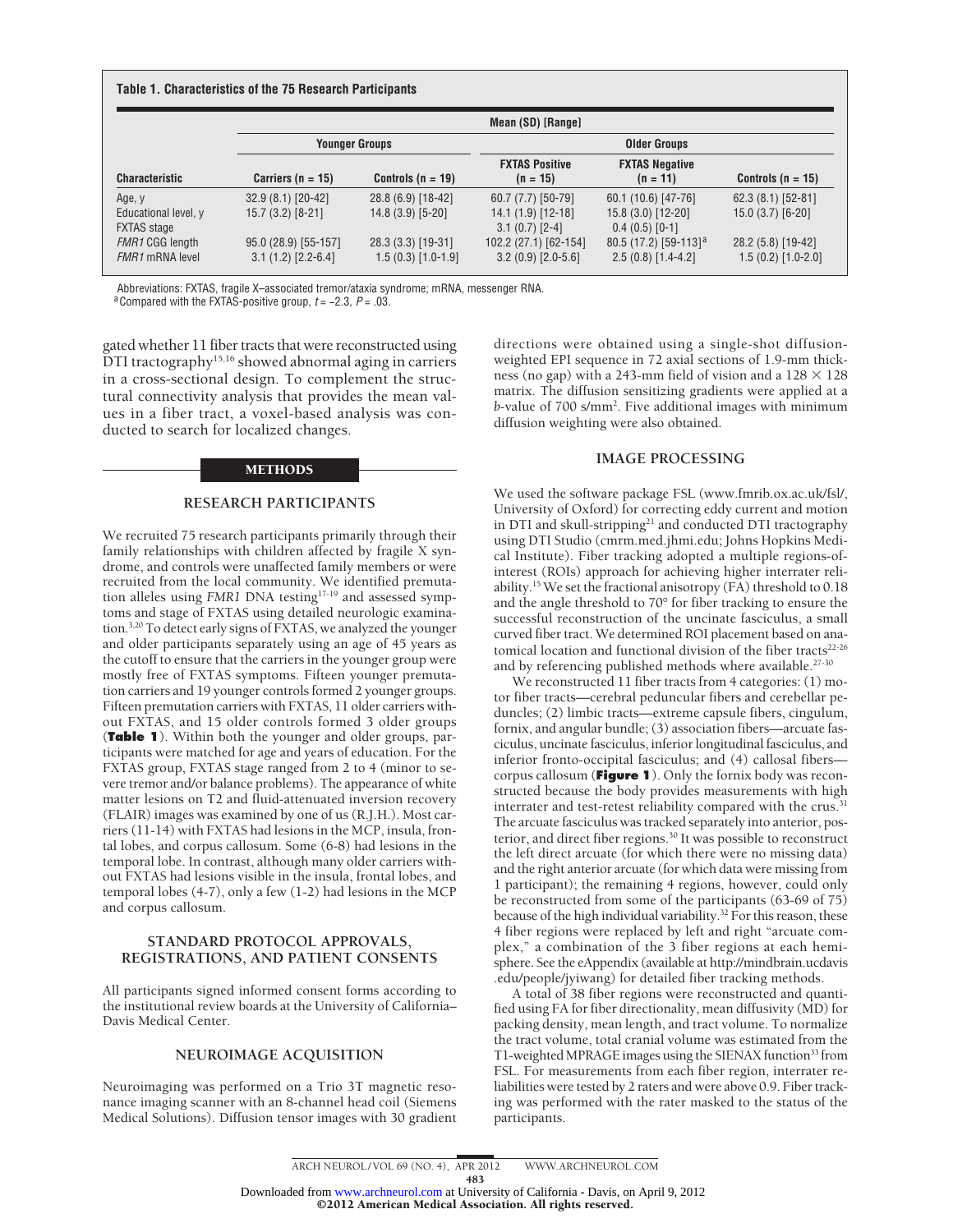

**Figure 1.** The 11 reconstructed fiber tracts (left-side only) from 3 representative research participants. A, A 53-year-old healthy control; B, a 52-year-old asymptomatic premutation carrier; and C, a 54-year-old premutation carrier with fragile X–associated tremor/ataxia syndrome stage 4. Cerebral peduncular fibers (CPF) project to the anterior frontal lobes (light green), superior frontal lobes (brown), parietal lobes (light orange), and occipital lobes (purple). The inferior cerebellar peduncle (ICP) is shown in green, the middle cerebellar peduncle (MCP) in purple, and the superior cerebellar peduncle (SCP) in dark yellow. The extreme capsule (EC) fibers contain the anterior medial projections (pink), posterior medial projections (dark red), anterior lateral projections (dark yellow), and posterior lateral projections (orange). The cingulate bundle (CB) is shown in dark purple, the anterior CB in blue, the posterior CB in dark purple, the fornix body (FB) in yellow, and the angular bundle (AB) in light blue. The arcuate fasciculus (AF) complex contains the anterior AF (light yellow), posterior AF (aqua), and direct AF (dark teal). The uncinate fasciculus (UF) is shown in lavender, the inferior longitudinal fasciculus (ILF) in teal, and the inferior fronto-occipital fasciculus (IFO) in blue. The corpus callosum (CC) contains 4 fiber regions: genu (orange), anterior body (red), posterior body (navy blue), and splenium (green).

Because DTI tractography provides mean measurements over large areas, we also applied a voxel-based analysis, using tractbased spatial statistics (TBSS), to detect localized changes. The TBSS program possesses the advantage of assessing FA- and MDrelated fiber integrity changes in core white matter, thereby being less affected by partial volume effects associated with inclusion of the gray matter and cerebrospinal fluid and inaccuracies from the normalization procedure.34 The FA threshold for generating skeleton mask was 0.2.

## **STATISTICAL ANALYSIS**

For tractography and voxel-based analyses, group differences and group  $\times$  age interactions in DTI measurements were assessed separately in the younger and older groups. Linear regression was used with age and group as independent variables and individual DTI measurements as dependent variables. An age  $\times$  group interaction was included only when it was significant ( $P < .05$ ). The Matlab function regstats was used for predicting individual tractography measurements (The Mathworks Inc). To correct for familywise errors, we applied a 5% false discovery rate (FDR)<sup>35</sup> implemented in the Matlab FDR function to the combined results across all DTI outcomes and regions. The same procedures were implemented for examining the effect of T2 and FLAIR lesions on tractography measurements. We divided the older premutation carriers into groups with and without T2 and FLAIR lesions in the MCP,

insula, temporal lobes, and corpus callosum and performed group comparisons of fiber tracts from these areas. Age was used as a covariate when the 2 groups differed significantly in age. For performing voxel-based comparisons of FA and MD using TBSS, the randomize tool with threshold-free cluster enhancement was used.

## **RESULTS**

Thirty-two of 38 fiber regions were reconstructed successfully for all 75 participants. Fiber regions from the cerebral peduncle, inferior cerebellar peduncle, extreme capsule, and arcuate fasciculus were missing from 1 to 5 participants. All 5 groups were involved except the younger control group. The missing data points were excluded from the analysis.

eFigure 1 (available at http://mindbrain.ucdavis.edu /people/jyiwang) plots the group means and standard deviation of representative tractography measurements. Although the older asymptomatic carriers showed similar variability in tractography measurements to the controls, the carriers with FXTAS exhibited substantially high variability in many measurements. Consequently, the *F* test was conducted to identify tractography measure-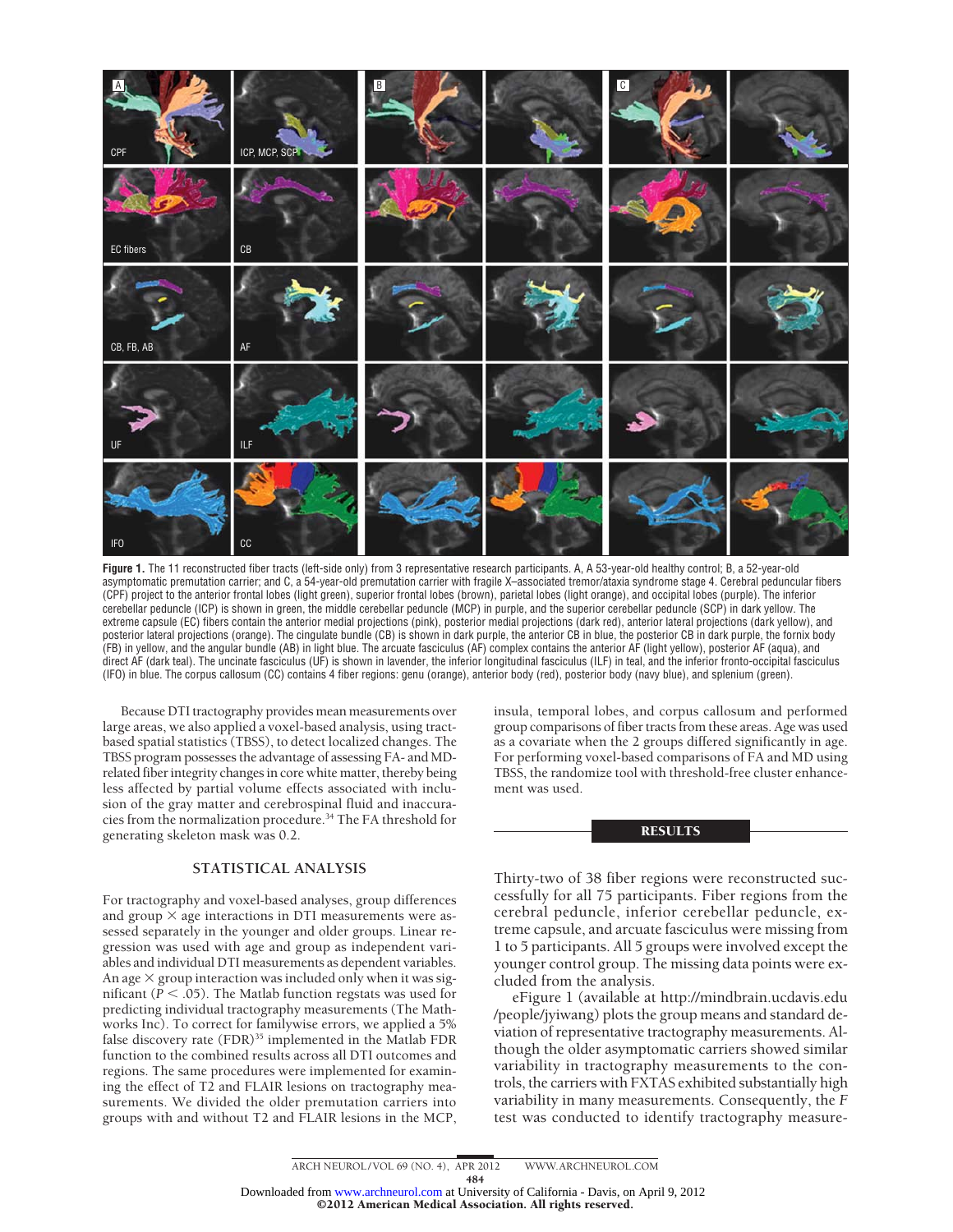### **Table 2. Tractography Measurements Showing Significantly High Variability in Carriers With Fragile X–Associated Tremor/Ataxia Syndrome<sup>a</sup>**

|                                          | <b>Fiber</b>    | Mean (SD)       |             |       |         |
|------------------------------------------|-----------------|-----------------|-------------|-------|---------|
| <b>Fiber Tract</b>                       | <b>Variable</b> | <b>Older NC</b> | <b>FP</b>   | F     | P Value |
| Motor fiber tracts                       |                 |                 |             |       |         |
| Cerebral peduncle: superior frontal      | <b>MD</b>       | 0.80(0.032)     | 0.81(0.063) | 4.22  | .005    |
| Cerebral peduncle: parietal              | <b>MD</b>       | 0.85(0.031)     | 0.83(0.067) | 4.53  | .004    |
| Cerebellar peduncle: middle              | FA              | 0.50(0.017)     | 0.47(0.043) | 6.46  | < .001  |
| Cerebellar peduncle: middle              | <b>MD</b>       | 0.74(0.028)     | 0.80(0.081) | 7.91  | < .001  |
| Cerebellar peduncle: superior            | <b>MD</b>       | 0.96(0.042)     | 1.04(0.077) | 3.84  | .008    |
| Limbic fiber tracts                      |                 |                 |             |       |         |
| Extreme capsule: left anterior medial    | <b>TV</b>       | 810 (174)       | 871 (394)   | 4.73  | .003    |
| Extreme capsule: left posterior medial   | <b>MD</b>       | 0.83(0.032)     | 0.79(0.060) | 4.37  | .005    |
| Extreme capsule: right anterior lateral  | <b>MD</b>       | 0.89(0.057)     | 0.89(0.116) | 4.07  | .007    |
| Extreme capsule: left posterior lateral  | <b>MD</b>       | 0.81(0.035)     | 0.81(0.065) | 3.98  | .007    |
| Extreme capsule: right posterior lateral | <b>MD</b>       | 0.82(0.044)     | 0.81(0.078) | 4.28  | .005    |
| Cingulum: left                           | <b>TV</b>       | 762 (158)       | 598 (343)   | 5.18  | .002    |
| Cingulum: left                           | <b>MD</b>       | 0.82(0.035)     | 0.82(0.093) | 9.19  | < .001  |
| Cingulum: right                          | <b>FA</b>       | 0.49(0.027)     | 0.49(0.059) | 4.97  | .002    |
| Cingulum: right anterior                 | <b>MD</b>       | 0.78(0.054)     | 0.80(0.094) | 4.26  | .005    |
| Cingulum: left posterior                 | <b>TV</b>       | 162(35)         | 140 (69)    | 4.03  | .007    |
| Cingulum: left posterior                 | <b>MD</b>       | 0.77(0.041)     | 0.78(0.107) | 6.88  | < .001  |
| Association fiber tracts                 |                 |                 |             |       |         |
| Arcuate: left complex                    | <b>MD</b>       | 0.81(0.032)     | 0.81(0.078) | 7.88  | < 0.001 |
| Arcuate: right complex                   | <b>MD</b>       | 0.81(0.036)     | 0.81(0.072) | 7.76  | < .001  |
| Arcuate: left                            | <b>MD</b>       | 0.80(0.035)     | 0.81(0.078) | 6.64  | < .001  |
| Uncinate: left                           | <b>MD</b>       | 0.87(0.037)     | 0.85(0.075) | 4.16  | .006    |
| Uncinate: right                          | <b>MD</b>       | 0.85(0.034)     | 0.82(0.068) | 4.32  | .005    |
| Inferior longitudinal: left              | <b>MD</b>       | 0.85(0.032)     | 0.82(0.067) | 6.16  | < .001  |
| Inferior fronto-occipital: left          | <b>MD</b>       | 0.88(0.029)     | 0.85(0.063) | 5.36  | .002    |
| Callosal fiber tracts                    |                 |                 |             |       |         |
| Corpus callosum: genu                    | <b>MD</b>       | 0.96(0.076)     | 1.09(0.190) | 8.06  | < .001  |
| Corpus callosum: anterior body           | <b>MD</b>       | 0.83(0.059)     | 1.03(0.328) | 40.3  | < .001  |
| Corpus callosum: posterior body          | <b>MD</b>       | 0.86(0.055)     | 1.17(0.443) | 101.7 | < .001  |
| Corpus callosum: splenium                | <b>ML</b>       | 107(7.2)        | 99 (17.8)   | 10.0  | < .001  |
| Corpus callosum: splenium                | <b>TV</b>       | 5181 (533)      | 4547 (1140) | 7.06  | < .001  |
| Corpus callosum: splenium                | FA              | 0.58(0.027)     | 0.57(0.054) | 5.75  | .001    |
| Corpus callosum: splenium                | <b>MD</b>       | 0.91(0.032)     | 0.99(0.178) | 61.7  | < .001  |
|                                          |                 |                 |             |       |         |

Abbreviations: FA, fractional anisotropy; FP, fragile X–associated tremor/ataxia syndrome premutation carriers; MD, mean diffusivity; ML, mean length;

<sup>a</sup> Listed are tractography measurements that passed the false discovery rate of 0.05 ( $P$  <.009).

ments with significantly higher variability in FXTAS carriers compared with the controls. Thirty of 152 measurements showed significantly higher variability after performing the FDR  $(F_{14,14} = 3.8 - 101.7, P < .001 - .008)$ . These measurements came from all fiber tracts except 2 limbic fiber tracts, the fornix body and angular bundle. Most of them (22 of 30) were MD measurements (**Table 2**).

To investigate whether the higher variability of tractography data in the carriers with FXTAS was due to progression of FXTAS, post hoc regression analyses were performed to predict FXTAS stage using individual tractography measurements showing high variability. Six measurements demonstrated significant correlation with FXTAS stage at an FDR level of 0.05 in the premutation group after age adjustment  $(|t| = 3.1 - 4.2, P < .001 - .005)$ . These were the MD of the SCP and the genu, anterior body, and posterior body of the corpus callosum, which showed positive correlation, and tract volume of the left cingulum and mean length of the corpus callosum splenium, which showed negative correlation.

The regression analyses of both the younger and older groups revealed that 41 of 1286 tractography measure-

ments (3.2%) survived an FDR threshold of 0.05  $(P < .002)$ , showing the age effect, group effect, or age  $\times$  group interaction. Lower FA, mean length, and tract volume and higher MD were designated as reduced structural connectivity. In the younger groups, the asymptomatic carriers had higher tract volume of one limbic tract (right angular bundle,  $t = 3.49$ ,  $P = .001$ ) and greater age-related decline (*t* = −3.56, *P* = .001) in the FA of another limbic tract relative to the controls (right posterior lateral projections of extreme capsule, **Figure 2**A and B). In the older groups, although no comparisons survived an FDR of 0.05 between the asymptomatic carriers and controls, when comparing the affected carriers with the controls 12 measurements showed a significant group effect and 6 exhibited a significant group  $\times$ age interaction (multiple linear regression; |*t*| = 3.48- 5.73, *P* <.001-.002). Carriers with FXTAS showed reduced structural connectivity relative to the controls in all 4 fiber tract categories (motor, limbic, association, and callosal fiber tracts) and greater age-related decline in structural connectivity in fiber tracts from limbic, association, and callosal fiber tracts. In contrast, 1 motor tract,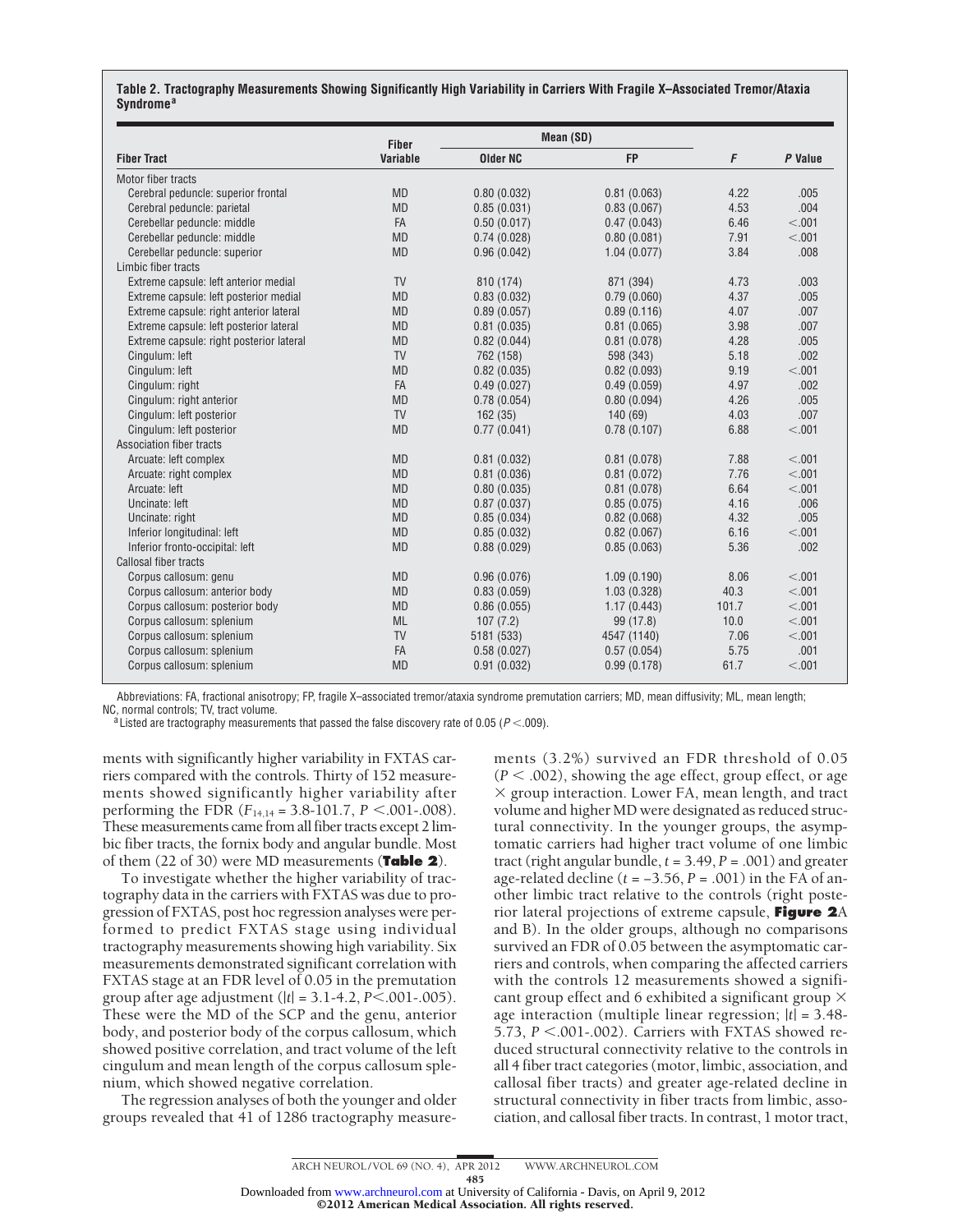

**Figure 2.** Aging in male carriers of the fragile X premutation. A, The younger asymptomatic carriers showed greater age-related decline in the fractional anisotropy (FA) of right posterior lateral projections (temporal lobe) of the extreme capsule compared with the controls. B, The younger asymptomatic premutation carriers showed higher tract volume (TV) of the right angular bundle relative to the controls. The fragile X–associated tremor/ataxia syndrome (FXTAS) group showed greater age-related decline in the mean length of the left cingulate bundle (C) and significant elevation and greater age-related elevation in the mean diffusivity (MD) of the posterior body of the corpus callosum (D) compared with the control and asymptomatic groups. Tract-based spatial statistics detected white matter areas with significantly lower FA (E) and higher MD in carriers with FXTAS (F) compared with the controls. Tract-based spatial statistics detected white matter areas with greater age-related decline in FA (G) and greater age-related elevation in MD in carriers with FXTAS (E) compared with the controls. AP indicates asymptomatic premutation carriers; FP, premutation carriers with FXTAS; and NC, normal controls.

the parietal projections of cerebral peduncle, showed increased FA in FXTAS compared with the controls (**Table 3**). In the analyses of FXTAS carriers vs the asymptomatic carriers, 9 tractography measurements demonstrated significant group or group  $\times$  age effects (multiple linear regression;  $|t| = 3.62 - 7.23$ ,  $P < .001 - .002$ ). The FXTAS carriers showed reduced structural connectivity relative to the controls in all 4 fiber tract categories and displayed greater age-related decline in structural connectivity in fiber tracts from 3 categories—limbic, association, and callosal fiber tracts. Figure 2C and D illustrates the representative main effect of group and group  $\times$  age interaction. Because the *P* value corresponding to an FDR of 0.05 was so low (.002), the results obtained from using an FDR level of 0.1 (corresponding to a *P* value of .01) are also provided in Table 3.

The TBSS program did not detect any group effect or group  $\times$  age interaction when comparing younger or older asymptomatic carriers with the corresponding control group. When comparing the FXTAS carriers with the con-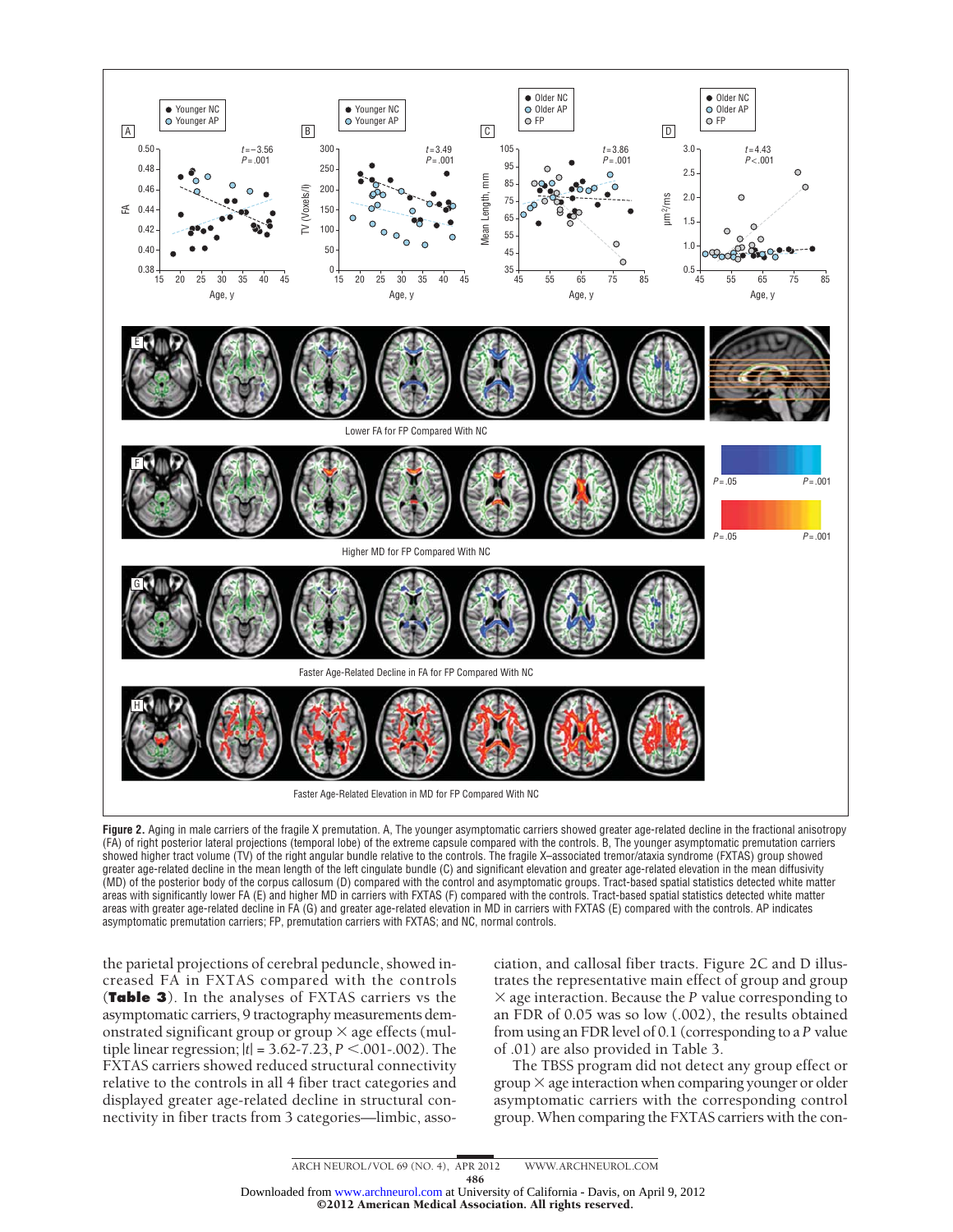| <b>Fiber Tracts</b>                                                                                 | <b>Tractography</b>                                                               |                                    |                                    |                                         | <b>TBSS</b>     |                                               |          |                                                  |
|-----------------------------------------------------------------------------------------------------|-----------------------------------------------------------------------------------|------------------------------------|------------------------------------|-----------------------------------------|-----------------|-----------------------------------------------|----------|--------------------------------------------------|
|                                                                                                     | <b>NC vs FP</b>                                                                   |                                    | AP vs FP                           |                                         | <b>NC vs FP</b> |                                               | AP vs FP |                                                  |
|                                                                                                     | <b>Group Effect</b>                                                               | Group $\times$ Age                 | <b>Group Effect</b>                | Group $\times$ Age                      | Group           | Effect Group $\times$ Age                     | Group    | Effect Group $\times$ Age                        |
| Motor fiber tracts<br>Cerebral peduncle<br>Cerebellar<br>peduncle                                   | ML. FA <sup>b</sup><br>$TV$ <sup>b</sup> MD <sup>b</sup>                          | <b>MD</b>                          | ML<br>TV <sup>b</sup>              |                                         |                 | <b>MD</b><br><b>MD</b>                        |          | <b>MD</b>                                        |
| Limbic fiber tracts<br>Extreme capsule<br>Cingulum<br>Fornix<br>Angular bundle<br>Association fiber | $ML$ , $TV$ <sup>b</sup> FA<br>ML, TV, MD<br>TV, FA, <sup>b</sup> MD<br><b>MD</b> | $ML$ , $b$ $MDb$                   | ML<br>ML <sub>p</sub><br><b>FA</b> | MD <sup>b</sup><br>$ML$ , $b$ TV, $MDb$ |                 | <b>MD</b><br>FA, MD<br><b>MD</b><br><b>MD</b> |          | <b>MD</b><br><b>MD</b><br><b>MD</b><br><b>MD</b> |
| tracts<br>Arcuate<br>Uncinate<br>Inferior<br>longitudinal                                           | $TV$ <sup>b</sup> FA                                                              | <b>MD<sub>V</sub></b><br><b>MD</b> | $TV^b$                             | <b>MD</b>                               | <b>FA</b>       | <b>MD</b><br><b>MD</b><br><b>MD</b>           |          | <b>MD</b><br><b>MD</b><br><b>MD</b>              |
| Inferior<br>fronto-occipital                                                                        | TV                                                                                | MD <sup>b</sup>                    |                                    | <b>MD</b>                               |                 | FA, MD                                        |          | <b>MD</b>                                        |
| Callosal fiber tracts<br>Corpus callosum                                                            | $ML$ , $b$ TV, $b$ MD $b$                                                         | <b>MD</b>                          | $ML$ , $b$ TV, $b$ MD              | MD <sup>b</sup>                         | FA, MD          | FA, MD                                        | FA, MD   | FA, MD                                           |

Abbreviations: AP, asymptomatic premutation carriers; FA, fractional anisotropy; FP, fragile X–associated tremor/ataxia syndrome premutation carriers; MD,

<sup>a</sup> Listed are the tractography measurements that passed the false discovery rate of 0.1 ( $P < .01$ ). Italicized terms indicate higher MD or lower FA, ML, and TV in carriers with fragile X–associated tremor/ataxia syndrome compared with the controls; bold terms, lower MD or higher FA, ML, and TV in carriers with fragile

X–associated tremor/ataxia syndrome compared with the controls.<br> $\frac{b \text{ Significant at a false discovery rate of 0.05 } (P < .002)}$ .

trols, TBSS detected lower FA in one association fiber tract (inferior longitudinal fasciculus) and higher MD and lower FA in all corpus callosum regions in the FXTAS carriers. The age and group interaction affected all 11 fiber tracts in the 4 categories, showing greater age-related elevation in MD in the FXTAS carriers compared with that of the controls. Three fiber tracts—the cingulum, inferior fronto-occipital fasciculus, and corpus callosum also exhibited greater age-related decline in FA in the FXTAS carriers (Table 3 and Figure 2E-H). When the FXTAS carriers were compared with the asymptomatic carriers, only the corpus callosum showed lower FA and higher MD in the FXTAS carriers. The greater agerelated MD elevation and FA decline in the FXTAS compared with the asymptomatic carriers affected all 11 fiber tracts except the cerebellar peduncles for MD and affected only the corpus callosum splenium for FA (Table 3).

We also examined how the occurrence of macroscopic T2 and FLAIR lesions affected tractography by superimposing fiber tracts on images without diffusion weighting (*b* = 0 s/mm<sup>2</sup>). Although no fibers were observed in areas with bright lesions, DTI fibers penetrated areas with less bright lesions. The comparisons of the groups with and without lesions revealed that only the groups with lesions in the MCP and corpus callosum exhibited significantly reduced structural connectivity relative to the groups without lesions at an FDR level of 0.05 (eTable; available at http://mindbrain.ucdavis .edu/people/jyiwang).

#### COMMENT

To our knowledge, the current study has provided the first DTI tractography analysis to assess structural connectivity in male fragile X premutation carriers (Figure 1). Tractography with DTI has the advantages of examining structural connectivity more directly than TBSS- and ROI-based analyses. The anatomical locations of fiber tracts are determined by performing tractography in which fibers connecting predefined areas are visualized. In contrast, the anatomical locations in voxel- and ROI-based analyses are determined by looking up the brain atlas. In areas where more than 1 fiber tract exists and that have similar fiber orientations, fiber tracts cannot be distinguished from one another by simply looking at the DTI maps. In addition, DTI tractography provides tractbased measurements that are averaged across the voxels containing the fiber tract and thus may not be sensitive to localized changes. Therefore, we added TBSS analysis for the detection of localized changes. The analyses were conducted in both carriers younger than 45 years who did not have the clinical symptoms of FXTAS and older carriers with and without FXTAS. Structural connectivity changes were detected not only in the carriers affected by FXTAS but also in the younger, asymptomatic carriers. The premutation carriers tended to show higher MD and lower FA, mean length, and fiber volume compared with the controls, as well as greater age-related elevation in MD and greater age-related decline in the re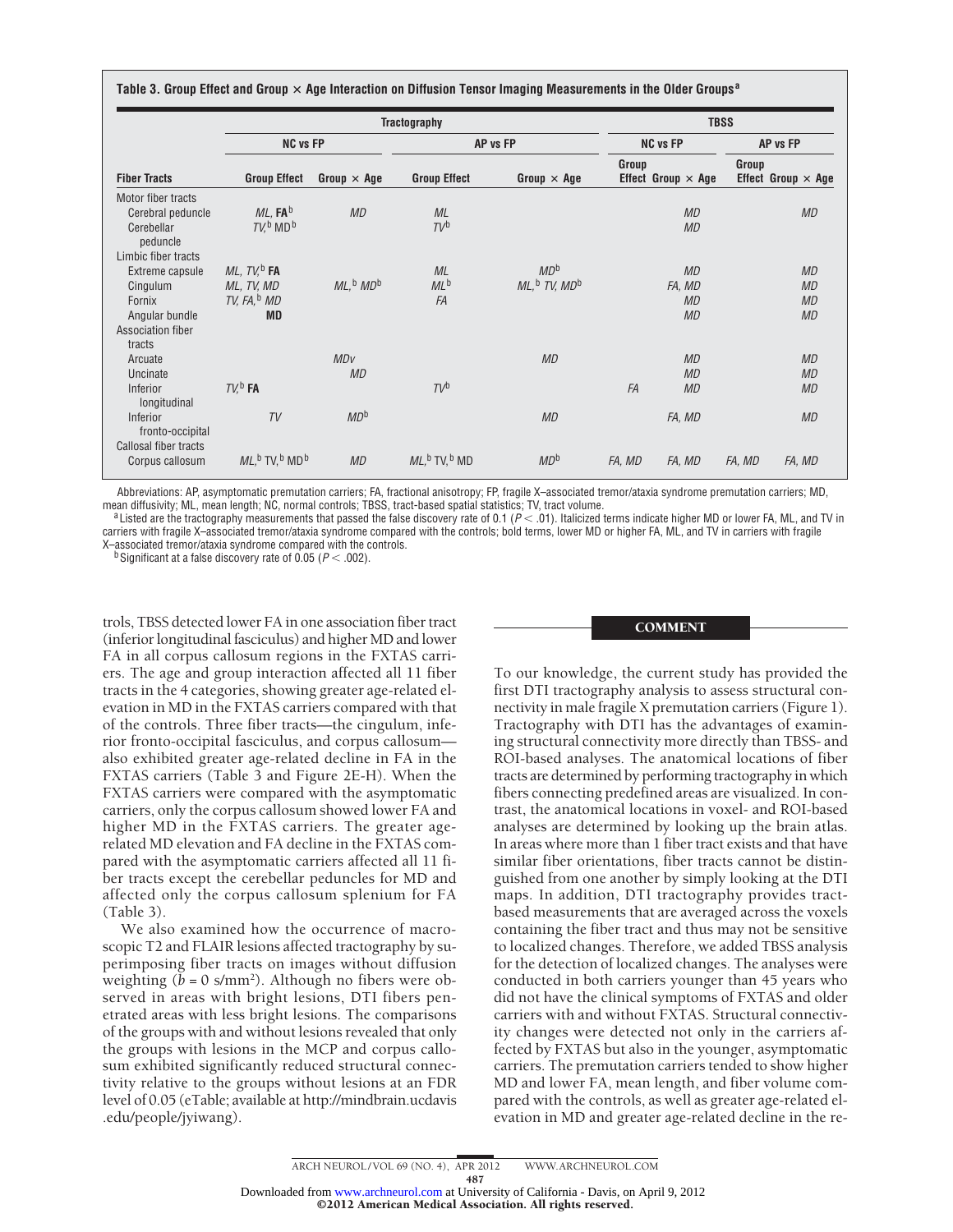maining 3 fiber variables. These patterns of change are consistent with our common understanding of the effect of weaker structural connectivity or more rapid aging on DTI measurements.

In the younger carriers, the FA of extreme capsule (right posterior lateral projections) showed significantly accelerated age-related decline compared with the controls (Figure 2A). The volume elevation of right angular bundle in the younger carriers (Figure 2B) may be related to the effect of *FMR1* premutation on white matter development and can be further tested in children with fragile X premutation. In the older groups, although the asymptomatic carriers maintained structural connectivity similar to the controls, the structural connectivity in the carriers with FXTAS was substantially different from that of the controls and showed accelerated aging. Both DTI tractography and TBSS detected lower structural connectivity and integrity in carriers with FXTAS relative to the controls in 5 of the 11 fiber tracts from all 4 fiber tracts categories. The carriers with FXTAS also showed greater age-related decline in structural connectivity and integrity in all 11 fiber tracts (Table 3).

The widespread effect of FXTAS on white matter structural connectivity and integrity was in concordance with previous findings of generalized brain atrophy, widespread low gray matter density, and T2 hyperintensity in the MCP and subcortical white matter in the carriers with FXTAS.<sup>36-38</sup> However, we did not replicate previous findings of increased diffusivity in the MCP and cerebral peduncle in the older *asymptomatic* carriers relative to the controls,<sup>12</sup> although the FXTAS carriers showed reduced structural connectivity in the MCP and cerebral peduncle significant at an FDR level of 0.1 (*P* = .01) and in the SCP significant at an FDR level of 0.05 (*P* = .002). The subsequent assessment of the effect of T2 and FLAIR lesions on DTI revealed significantly lower structural connectivity in the group with MCP lesions compared with the group without MCP lesions, providing the direct link between MCP lesions and reduced structural connectivity.

Tractography with DTI also showed a pattern of change contradictory to our common understanding of the effect of neurodegeneration on DTI measurements. The FA values of the parietal projections of cerebral peduncle were higher in the carriers with FXTAS compared with the corresponding control group. Although this may at first glance seem counterintuitive, the FA elevation can be explained by the well-known crossing fiber issue in DTI tractography.39 The parietal projections of the cerebral peduncle overlapped at the centrum semiovale with the corpus callosum, which sustained a significant amount of neurodegeneration in FXTAS. As shown in the histogram of sectionwise FA, the degeneration of the corpus callosum caused the FA of the cerebral peduncle to increase artificially in the carriers with FXTAS at the axial sections where the 2 fiber tracts intersect (eFigure 2A and B, available at http://mindbrain.ucdavis.edu/people /jyiwang).

In addition to the diverging age effect on structural connectivity between the older carriers with and without FXTAS, the variability of structural connectivity increased significantly among the carriers with FXTAS compared with age-matched controls for 30 tractography measurements from 9 of 11 fiber tracts (except 2 limbic tracts). The tractography measurement that showed the most variability was the MD (22 of 30). Regression analyses using age as a nuisance covariate revealed FXTAS stage as a possible explanation for the higher variability in 6 of the tractography measurements from the SCP, corpus callosum, and cingulum. Typically, FXTAS carriers showed abnormally low MD values in these areas at initial stages of FXTAS but elevated MD at the advanced stages, indicating the high sensitivity of tractography measurements to white matter pathologic changes associated with FXTAS.

The current study was limited by using a crosssectional rather than a longitudinal design to examine aging in male carriers of the premutation, which is a common problem in the aging literature because of the difficulties of following up the participants for a long period. The sample size was also relatively small, especially for the older asymptomatic carriers. The correlation of DTI measurements with molecular data and cognitive functions was unexplored because of the small sample size.

In conclusion, the present study detected subtle white matter structural changes in the young premutation carriers without FXTAS and widespread age-related deterioration in structural connectivity in carriers with FXTAS. The strength of structural connectivity diverged as the carriers aged. Although the unaffected carriers maintained healthy structural connectivity, the affected carriers showed radical structural deterioration. Even within the group of carriers with FXTAS, the variability of structural connectivity increased significantly in 9 fiber tracts compared with age-matched controls, and FXTAS severity explained the variability for measurements from the SCP, corpus callosum, and cingulum. The DTI structural connectivity analyses were sensitive to pathologic changes associated with FXTAS.

#### **Accepted for Publication:** September 14, 2011.

**Correspondence:** Susan M. Rivera, PhD, Center for Mind and Brain, 202 Cousteau Pl, Ste 250, Davis, CA 95618 (srivera@ucdavis.edu).

**Author Contributions:** *Study concept and design:* Wang and Rivera. *Acquisition of data:* Wang, Hessl, Hagerman, and Tassone. *Analysis and interpretation of data:* Wang, Hessl, Hagerman, and Rivera. *Drafting of the manuscript:* Wang and Hessl. *Critical revision of the manuscript for important intellectual content:* Wang, Hessl, Hagerman, Tassone, and Rivera. *Statistical analysis:*Wang.*Obtained funding:* Hessl, Hagerman, and Rivera.*Administrative, technical, and material support:* Hagerman and Rivera. *Study supervision:* Hessl and Rivera.

**Financial Disclosure:** Dr Wang receives support as a postdoctoral fellow from the National Institutes of Health. Dr Hessl receives grant support from Roche, Novartis, and Seaside Therapeutics for treatment trials in fragile X syndrome and research support from the National Institutes of Health. Dr Hagerman receives grant support from Roche, Novartis, Seaside Therapeutics, Forest, Johnson and Johnson, and Curemark for treatment trials in fragile X or autism and research support from the Na